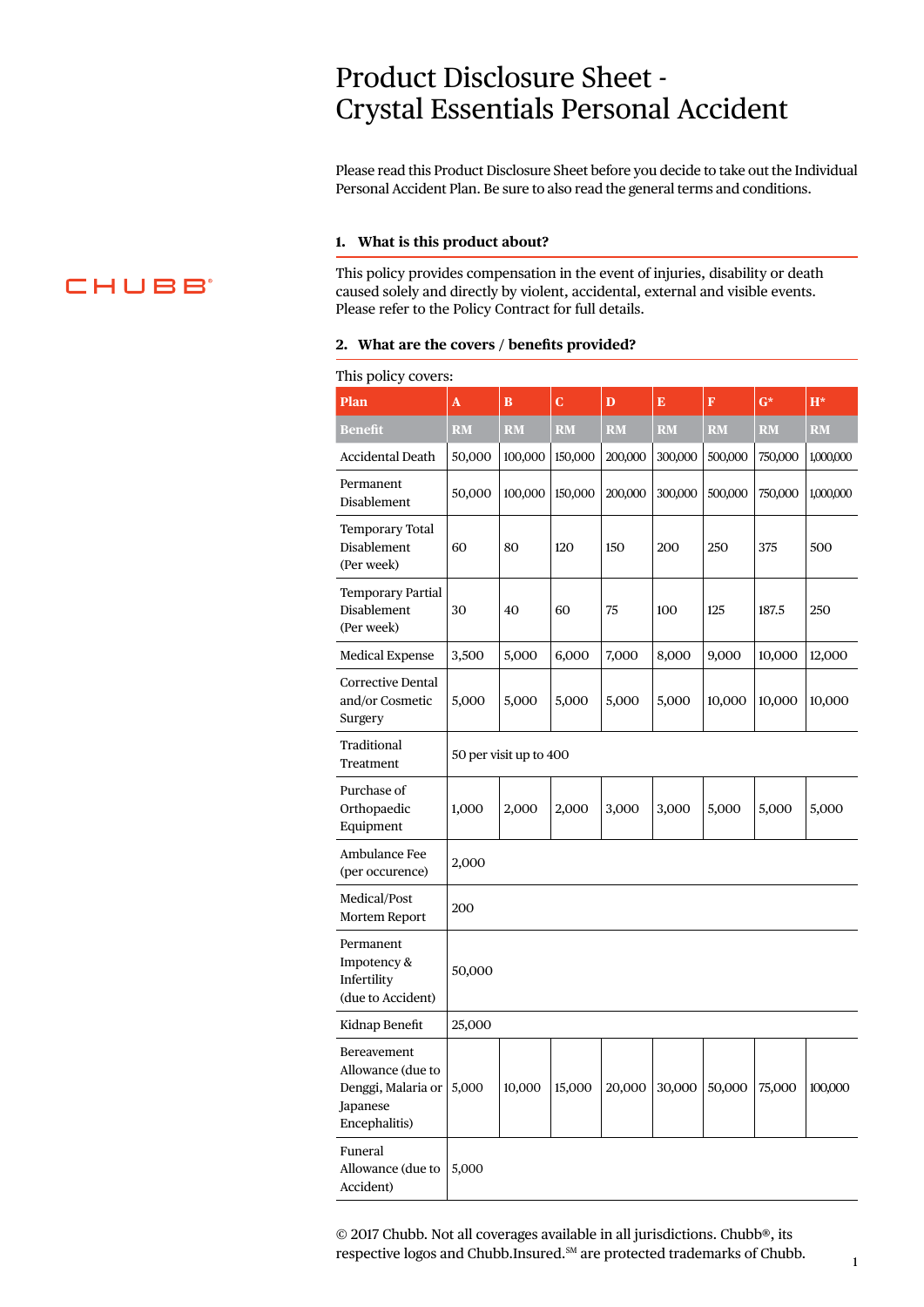| <b>Plans</b>                                                                                                                                                                                                                                                                                           | $\mathbf{A}$                                                                      | B         | $\mathbf C$ | D         | E         | $\mathbf F$ | $\mathbf G$ | H         |
|--------------------------------------------------------------------------------------------------------------------------------------------------------------------------------------------------------------------------------------------------------------------------------------------------------|-----------------------------------------------------------------------------------|-----------|-------------|-----------|-----------|-------------|-------------|-----------|
| Benefit                                                                                                                                                                                                                                                                                                | <b>RM</b>                                                                         | <b>RM</b> | <b>RM</b>   | <b>RM</b> | <b>RM</b> | <b>RM</b>   | <b>RM</b>   | <b>RM</b> |
| Daily Hospital Income<br>(max up to 180 days)                                                                                                                                                                                                                                                          | 30                                                                                | 50        | 50          | 80        | 100       | 150         | 185         | 225       |
| <b>Home Nursing Care</b>                                                                                                                                                                                                                                                                               | 250 per month up to 3,000                                                         |           |             |           |           |             |             |           |
| <b>Travel Expenses</b>                                                                                                                                                                                                                                                                                 | 2,000                                                                             | 2,000     | 3,000       | 3,000     | 3,000     | 5,000       | 5,000       | 5,000     |
| <b>Blood Transfusion</b>                                                                                                                                                                                                                                                                               | 5,000                                                                             | 10,000    | 15,000      | 20,000    | 30,000    | 50,000      | 75,000      | 100,000   |
| Personal Liability<br>(Territorial Limit:<br>Malaysia)                                                                                                                                                                                                                                                 | 50,000                                                                            | 100,000   | 150,000     | 200,000   | 200,000   | 300,000     | 300,000     | 300,000   |
| Medical Evacuation/<br>Repatriation                                                                                                                                                                                                                                                                    | 10,000                                                                            |           |             |           |           |             |             |           |
| Double Indemnity (Death<br>or Permanent total<br>paralysis from neck<br>down or permanent total<br>loss/loss of use of two<br>limbs due to accident<br>whilst travelling as a fare<br>paying passanger in any<br>mode of public transport<br>or travelling overseas or as<br>a victim of snatch theft) | 100,000                                                                           | 200,000   | 300,000     | 400,000   | 600,000   | 1,000,000   | 1,500,000   | 2,000,000 |
| Renewal Bonus                                                                                                                                                                                                                                                                                          | Yes (10% of first sum insured up to maximum of 100%)                              |           |             |           |           |             |             |           |
| Cashless Hospital<br><b>Admission</b> (Due<br>to Accident and Panel<br>Hospital in<br>Malaysia)                                                                                                                                                                                                        | Yes (up to a Maximum RM2,500 per admission and subject to Medical Expenses Limit) |           |             |           |           |             |             |           |
| <b>Snatch Theft</b>                                                                                                                                                                                                                                                                                    | 300                                                                               |           |             |           |           |             |             |           |

Note: \*To be referred to your insurance agent for underwriting approval

Note: Please refer to the scale of benefits for death and disablement in the sample policy contract. Duration of cover is for one year. You need to renew your insurance cover annually.

# **3. How much premium do I have to pay?**

| <b>Plan</b>                                      | A      | B      | $\mathbf C$ | D      | E      | F         | G        | $\bf{H}$  |
|--------------------------------------------------|--------|--------|-------------|--------|--------|-----------|----------|-----------|
| <b>Premium with weekly (inclusive of 6% GST)</b> |        |        |             |        |        |           |          |           |
| Non-Manual                                       | 147.34 | 222.60 | 312.70      | 403.86 | 550.14 | 1,096.04  | 1,538.06 | 2,016.12  |
| Manual                                           | 204.58 | 312.70 | 452.62      | 624.34 | 925.38 | <b>NA</b> | NA       | <b>NA</b> |
| Premium without weekly (inclusive of 6% GST)     |        |        |             |        |        |           |          |           |
| Non-Manual                                       | 103.88 | 179.14 | 243.80      | 324.36 | 456.86 | 889.34    | 1,313.34 | 1,724.62  |
| Manual                                           | 171.72 | 279.84 | 417.64      | 567.10 | 867.08 | <b>NA</b> | NA       | NA        |

Note: \*To be referred to your insurance agent for underwriting approval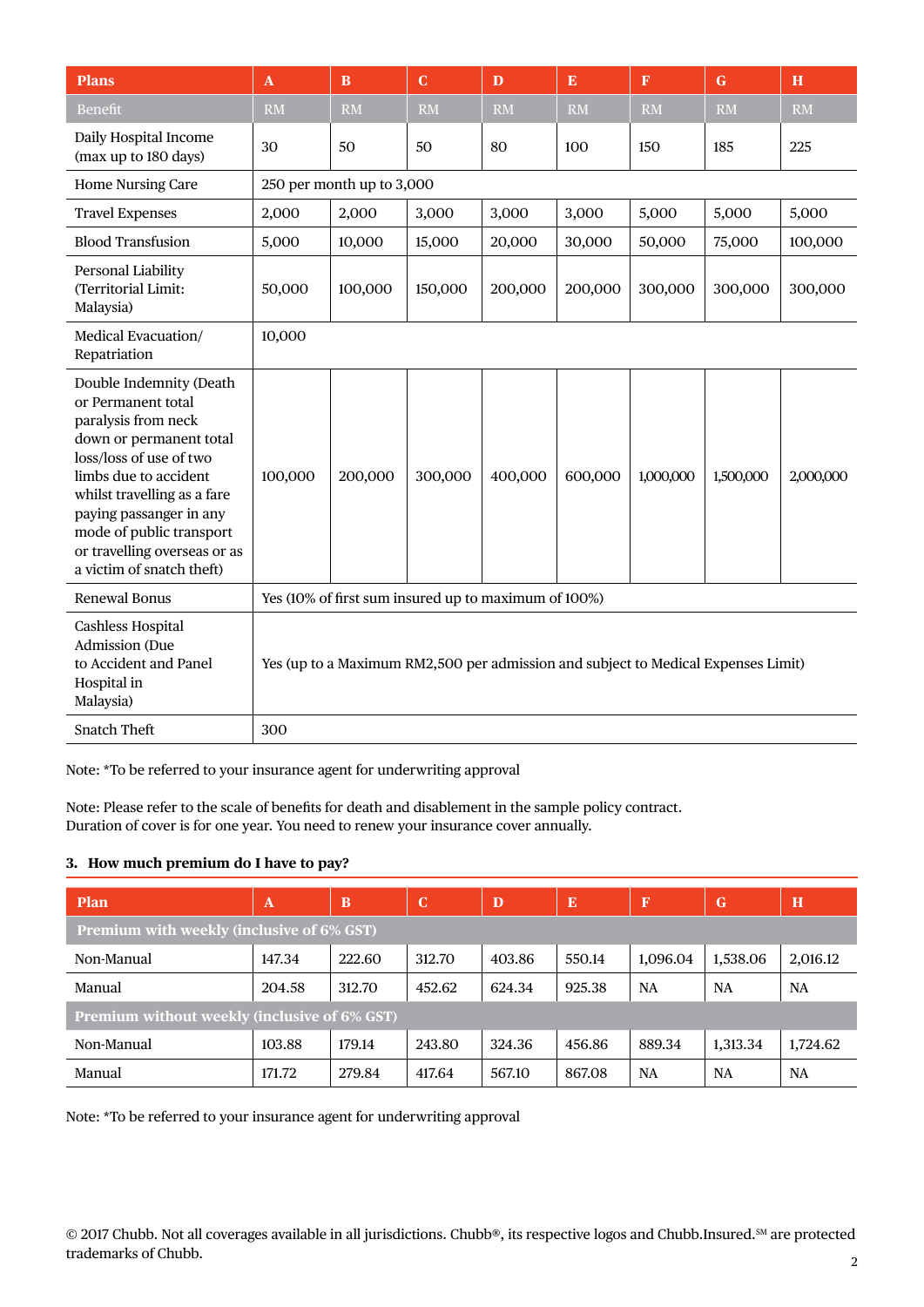The total premium that You have to pay may vary depending on the choice of plan required and underwriting requirements.

Premiums payable on Your Policy are not guaranteed and We reserve the right to amend the premium by giving You thirty (30) days' written notice of any change to Your address on file.

#### **4. What do I have to pay in addition to the premium?**

| Type         | <b>Amount</b> |
|--------------|---------------|
| • Stamp Duty | RM10.00       |

#### What is included in the premium?

| Type                                                        | <b>Amount</b>                               |
|-------------------------------------------------------------|---------------------------------------------|
| • Commissions paid to the insurance intermediaries (if any) | • Maximum up to 25% of GST excluded premium |

### **5. What are some of the key terms and conditions that I should be aware of?**

#### This Policy does not cover:

- Importance of disclosure
	- i. You must take reasonable care:
		- a) not to make a misrepresentation to Us when answering any questions We ask in the proposal form;
		- b) when renewing this Policy, not to make a misrepresentation to Us in answering any questions, or confirming or amending any matter previously disclosed to Us in relation to this Policy; and
		- c) to disclose to Us any matter, other than what We have asked in (a) and (b) above, that You know to be relevant to Our decision on whether to accept the risk or not and the rates and terms to be applied.
	- ii. Consequences of Breach of Duty Breach of Your duty as stated above may result in Us avoiding the Policy and refusing all claims, or the terms of the Policy being varied, and/or the amount to be paid on a claim being proportionately reduced, depending on the type of misrepresentation or non-disclosure and the effect of the said misrepresentation or non-disclosure.
- Occupation There are occupations which are not covered by this Personal Accident policy. Please refer to the list of excluded occupations in the brochure.
- Cash before cover warranty It is fundamental and absolute term of this contract of insurance that the full premium must be paid and received by Us before the insurance cover under the Policy, Endorsement or Renewal as the case may be, can commence.
- Eligibility The Insured Person and/or Insured Spouse must be aged between eighteen (18) years and sixty five (65) years at the date of inception of this Policy with renewal option up to eighty (80) years of age. Children to be insured must be legally dependent, unmarried children (including step-children and legally adopted children) of the Policyholder who are wholly dependent on the Insured Person for financial support and are a) over twenty-nine (29) days, but under nineteen (19) years of age, and residing in the Insured Person's household, or; b) under twenty-three (23) years of age and a fulltime student at a recognized school, college or university.
- Claim Must be made within thirty (30) days of occurrence.

# **6. What are the major exclusions under this Policy?**

This Policy does not cover:

- Intentional self-inflicted injury and suicide
- Any form of disease, AIDS
- War
- Provoked murder or provoked assault
- Committing or attempting to commit any unlawful act
- Pre-existing Condition
- Mental defect or infirmity

Note: This list is non-exhaustive. Please refer to the Policy Contract for the full list of exclusions under this Policy.

# **7. Can I cancel my Policy?**

You may cancel Your Policy by giving Us a written notice. Upon cancellation, You are entitled to a refund of the premium based on the scale of short period rates. The scale of short period rates is available in the Policy.